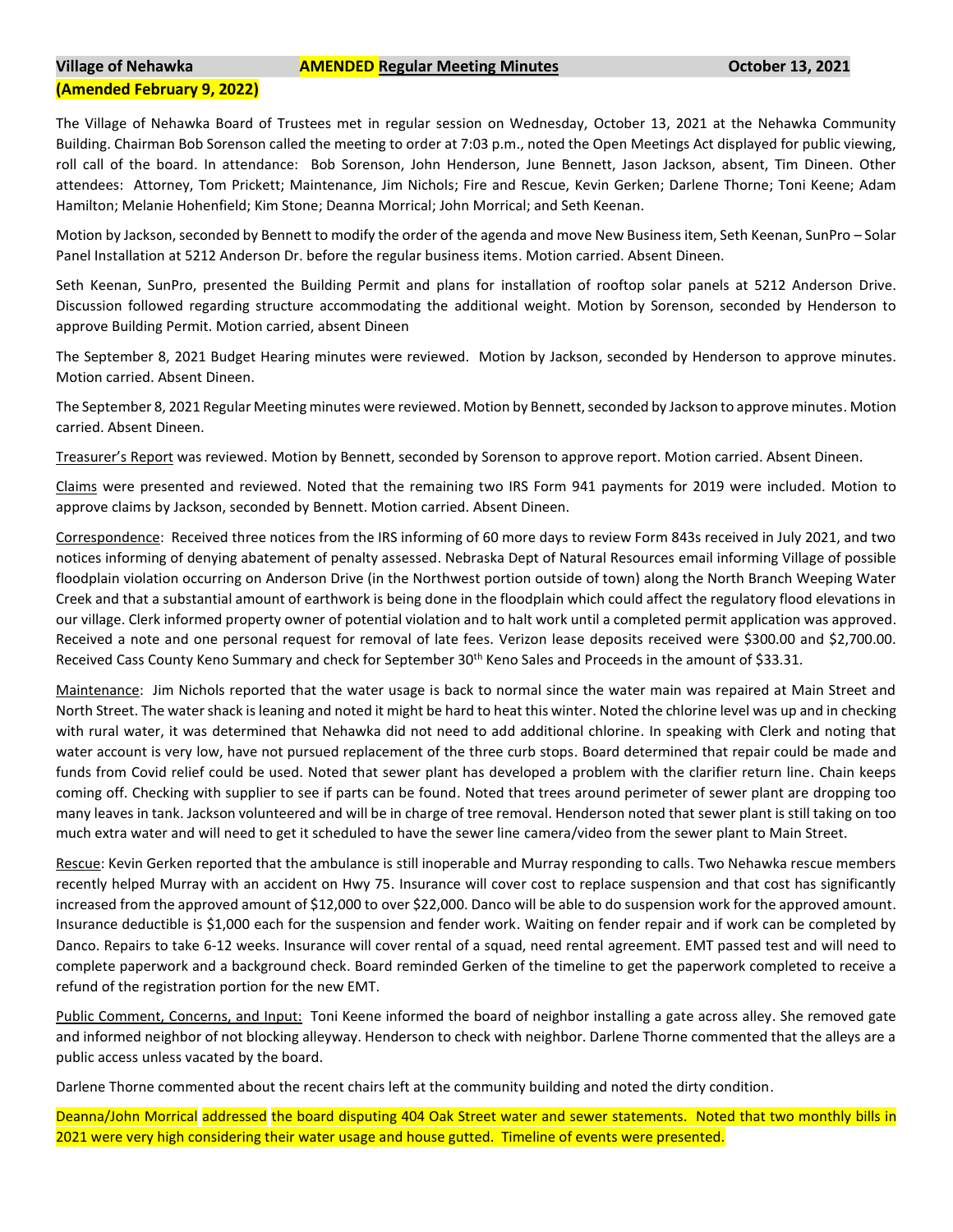New Business: Sorenson introduced Resolution 2021-3, Adoption of One- and Six- Year Road and Street Plan. Motion by Henderson, seconded by Jackson to adopt said resolution. Voting yes: Henderson, Jackson, Bennett, and Sorenson. Absent Dineen. Motion carried.

Sorenson introduced Municipal Annual Certification of Program Compliance to Nebraska Board of Public Roads Classifications and Standards 2021 in compliance with State of Nebraska Statutes. Motion by Bennett, seconded by Sorenson to adopt the annual certification. Voting yes: Jackson, Henderson, Bennett, and Sorenson. Absent Dineen. Motion carried.

Sorenson introduced Resolution 2021-4, Signing of the Municipal Annual Certification of Program Compliance 2021, a resolution in compliance with the State of Nebraska Statutes requiring an annual certification of program compliance to the Nebraska Board of Public Roads Classifications and Standards. Motion by Jackson, seconded by Henderson to adopt said resolution. Voting yes: Henderson, Jackson, Bennett, and Sorenson. Absent Dineen. Motion carried.

Request for Audit Waiver for the year ending September 30, 2021, motion of Henderson, seconded by Sorenson to request audit waiver. Motion carried. Absent Dineen.

Property dispute by 217 Sherman Ave. Bennett presented surveying documents completed by Schmitz Land Surveying, Inc. for the South Street property adjacent to the Community Building, noted that surveying pins on north boundary were found and marked with blue paint, building is 1.1' from North property line and 1.4' over West property line on Village property. Noted that camper, trailer, and invisible fencing are currently on Village property and affects the parking area of the Community Building. Motion by Sorenson, seconded by Jackson to send letter to property owners to remove camper, trailer and invisible fence from Village property within 14 days of receipt of letter. Motion carried. Absent Dineen.

Approval of Property Lien for large customer balance. Board discussed and asked Maintenance to contact Kerns Excavating on availability for replacing curb stop and to add a lock after replacement. Tabled to November if timeline to complete work could not be scheduled.

Purchase of Readable Water Meters. Noted that current water account is very low. Attorney discussed how COVID relief funds money could be used and installation of new meters would be acceptable infrastructure. Clerk noted that approximately 30 readable water meters are needed to complete the Village having all customers with readable water meters. The goal is to have a system in place for radio read by transmitter with software billing. Motion by Bennett, seconded by Jackson to purchase in lots of ten the remaining readable water meters. Motion carried. Absent Dineen.

Old Business: Ballfield and Concession Stand electricity – Clerk noted that the electricity was turned off at each meter, we have received a final bill for each, the reconnection fee is \$15 for each, and electricity will be requested to be turned on April 1, 2022.

Rescue Squad Transport Agreement – Attorney presented the Interlocal Agreement for Emergency Medical Transport Services agreement and noted the terms of the service and included an indemnity clause and provisions for termination. Motion by Sorenson, seconded by Henderson to adopt agreement. Motion carried. Absent Dineen.

Rescue/EMT Constitution Adoption – Noted that rescue members met and adopted in August 2021. Bennett noted that Constitution lacked items such as protocol along with establishment of rescue squad. Kim Stone gave a history of when the ambulance was established, protocol, education requirements, supplies needed on the squad under EMT license and certification. Sorenson and Bennett will meet with rescue members to review constitution. Adoption of Constitution was tabled to November meeting.

Rescue/EMT Bylaws Adoption. Tabled to November meeting pending review of bylaws by squad members, Sorenson, and Bennett.

Rental of Rescue Squad – Noted that repairs work to take 6-12 weeks. Attorney drafted rental agreement and board reviewed. Motion by Henderson, seconded by Sorenson to approve the renting of a rescue squad. Motion carried. Absent Dineen.

Any other business pertinent to Village Operation. Board reviewed current customer balance list.

Motion by Jackson, seconded by Bennett to adjourn at 8:52 p.m. Motion carried.

## **CLAIMS – OCTOBER 2021**

| <b>Account</b> | Vendor              | <b>Description</b>                | <b>Balance</b> |  |
|----------------|---------------------|-----------------------------------|----------------|--|
| <b>GENERAL</b> | <b>Bob Sorenson</b> | <b>3rd Quarter Trustee Salary</b> | 90.00          |  |
|                | Jason Jackson       | <b>3rd Quarter Trustee Salary</b> | 90.00          |  |
|                | John Henderson      | 3rd Quarter Trustee Salary        | 60.00          |  |
|                | <b>June Bennett</b> | <b>3rd Quarter Trustee Salary</b> | 90.00          |  |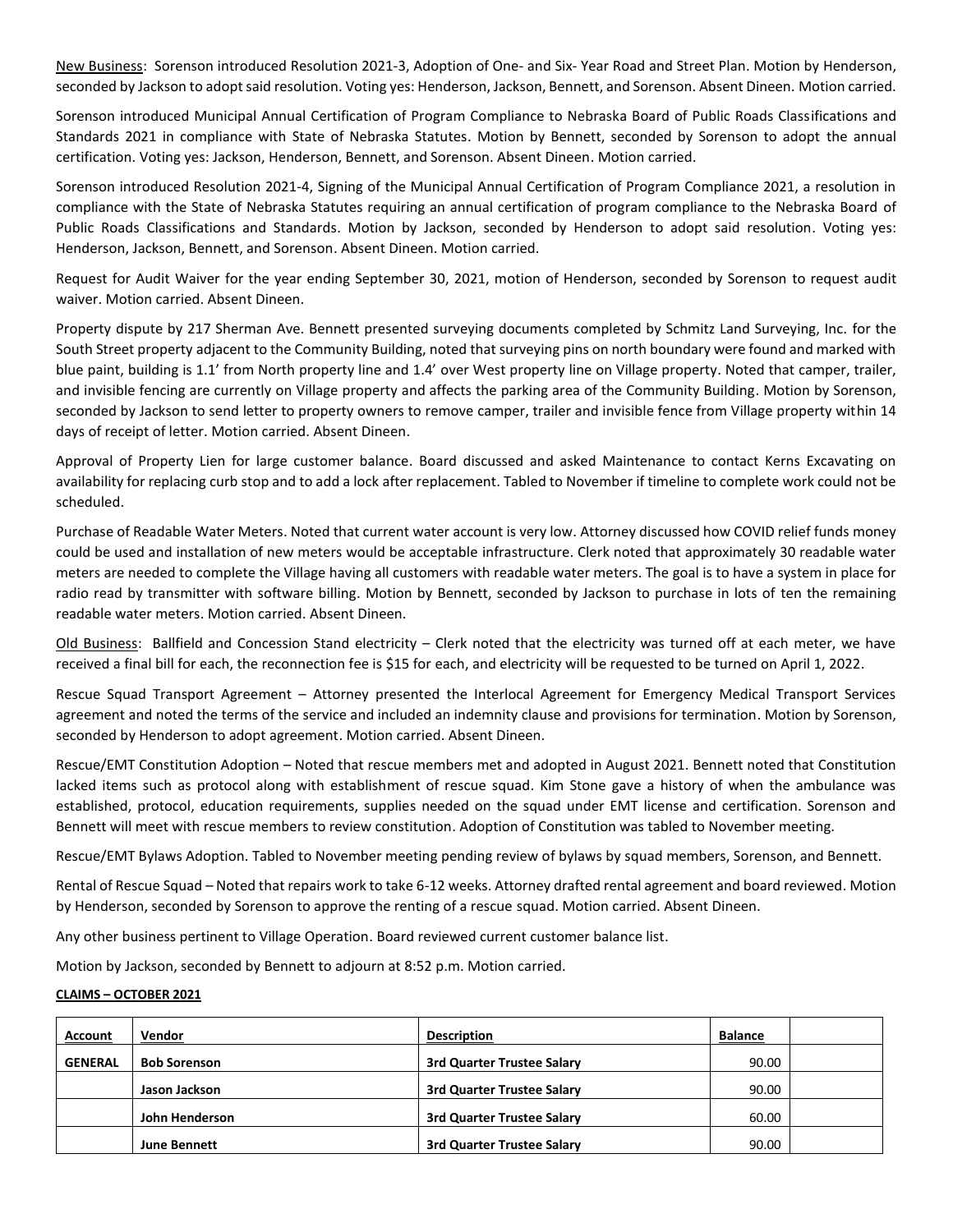|              | <b>Tim Dineen</b>                              | 3rd Quarter Trustee Salary                             | 90.00    |             |
|--------------|------------------------------------------------|--------------------------------------------------------|----------|-------------|
|              | <b>Jimmy Nichols-Salary</b>                    | <b>Salary - Maintenance</b>                            | 2,173.51 |             |
|              | Jimmy Nichols-Exp                              | <b>Postage - Certified Mail</b>                        | 8.36     |             |
|              | <b>Patricia Neu-Salary</b>                     | Salary - Clerk/Treasurer                               | 670.23   |             |
|              | Patricia Neu-Exp                               | <b>Office Supplies / postage-Certified Mail</b>        | 292.86   |             |
|              | Don's Johns & Septic Pumping                   | <b>Ballfield Portable Restrooms - 2 months</b>         | 747.00   |             |
|              | <b>Frontier Cooperative</b>                    | Fuel - maintenance pickup and tractor                  | 171.24   |             |
|              | Lincoln Journal Star/Lee Adver                 | <b>Budget Hearing Published Notice</b>                 | 64.76    |             |
|              | <b>Meeske Hardware</b>                         | Maintenance supplies - marker/envelopes                | 9.57     |             |
|              | Nebraska Dept of Rev-Form 941N                 | Form 941N WH Tax - 2021 Qtr 3                          | 164.00   |             |
|              | Nebraska UC Fund                               | Unemployment Ins - 2021 Qtr 3                          | 10.20    |             |
|              | <b>NextLink Internet - Future Technologies</b> | <b>Village Office Internet Service</b>                 | 35.00    |             |
|              | NPPD-217 Sherman Ave                           | Village Whistle/Comm Bldg / Parking Lights             | 167.12   |             |
|              | NPPD-221 Elm St                                | <b>Electricity - Library</b>                           | 31.58    |             |
|              | NPPD-301 Main St                               | <b>Electricity - Park and Pavilion</b>                 | 31.58    |             |
|              | <b>NPPD-Corner of Main &amp; Elm St</b>        | <b>Electricity - Flagpole Light</b>                    | 31.58    |             |
|              | <b>NPPD-Main St &amp; Washington</b>           | <b>Electricity-Ballfield Lights / Concession Stand</b> | 99.94    |             |
|              | <b>NPPD-Streetlights</b>                       | <b>Electricity - Village Streetlights</b>              | 383.77   |             |
|              | One Call Concepts, Inc.                        | <b>Utility Location Fees</b>                           | 11.54    |             |
|              | <b>Papillion Sanitation</b>                    | Trash Service                                          | 48.00    |             |
|              | Reinsch Slattery Bear Minahan Prickett         | <b>Attorney Fees</b>                                   | 1,028.50 |             |
|              | <b>Windstream 4022270100</b>                   | <b>Village Whistle</b>                                 | 35.77    |             |
|              | <b>Windstream 4022279923</b>                   | <b>Village Office Phone</b>                            | 104.00   |             |
|              | <b>United States Treasury</b>                  | Employer's Qtrly Fed WH Tax 2021 Qtr 3-Sept            | 1,018.71 |             |
|              | <b>United States Treasury</b>                  | Form 941-V Emp Fed WH Tax - 2019 Qtr 2                 | 2,382.22 |             |
|              | <b>United States Treasury</b>                  | Form 941-V Emp Fed WH Tax - 2019 Qtr 3                 | 2,382.22 |             |
|              | <b>Wright National Flood Insurance Co</b>      | <b>Renewal Flood Insurance</b>                         | 3,005.00 |             |
|              | <b>TOTAL GENERAL ACCOUNT</b>                   |                                                        |          | \$15,528.26 |
| <b>SEWER</b> | <b>Electric Pump</b>                           | Control Panel Tech Support / fuse                      | 787.02   |             |
|              | <b>Electric Pump</b>                           | 2 Fuses - 600VAC 1.25A                                 | 150.73   |             |
|              | Jesse Keene - Sewer                            | <b>Backup Fee</b>                                      | 25.00    |             |
|              | <b>Midwest Laboratories</b>                    | Sample Tests / Supplies                                | 334.05   |             |
|              | <b>Nebraska Dept of Revenue</b>                | Form 10 - Sales and Use Tax                            | 761.28   |             |
|              | <b>NextLink Internet -Future Technologies</b>  | <b>Sewer Plant Internet Service</b>                    | 35.00    |             |
|              | NPPD-Nehawka & Maple                           | <b>Electricity - Sewer Plant</b>                       | 472.82   |             |
|              | NPPD-Water Treat Newahwka Rd                   | <b>Electricity - Lights</b>                            | 11.44    |             |
|              | <b>Tri-State Pumping</b>                       | camera blockage / jet main                             | 862.50   |             |
|              | <b>TOTAL SEWER ACCOUNT</b>                     |                                                        |          | \$3,439.84  |
| <b>WATER</b> | <b>1st Class Plumbing Heating</b>              | Install 6 readable water meters                        | 595.25   |             |
|              | <b>Accurate Testing</b>                        | <b>Backflow Preventer</b>                              | 374.00   |             |
|              | Cass County Rural Water Dist No 1              | <b>Water Supplier</b>                                  | 2,154.90 |             |